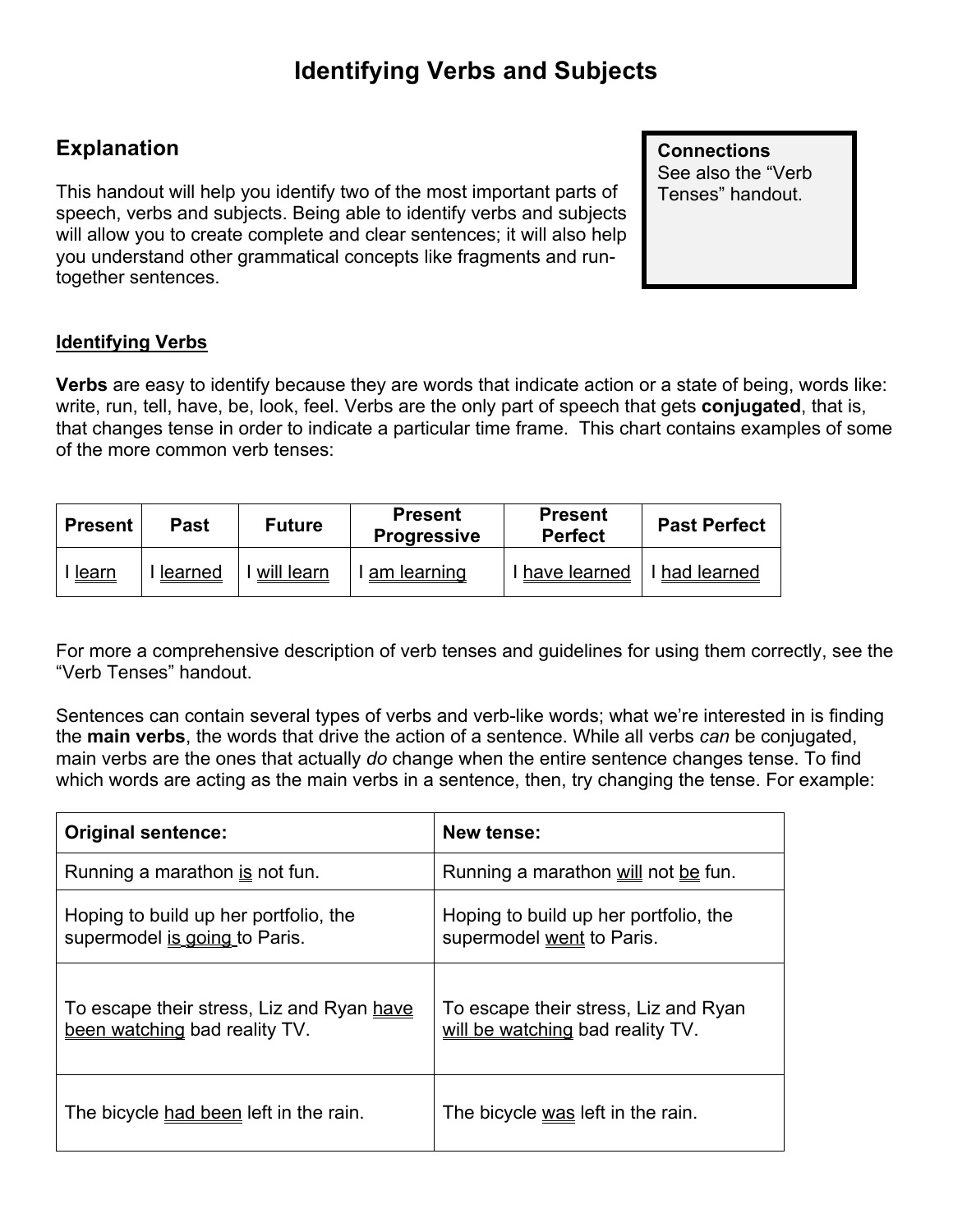## **Identifying Subjects**

The **subject** of a sentence performs the action(s) indicated by the main verb; that is, the subject is the *doer* of the action: the diva was singing (the diva is doing the action of "singing"), the glass broke (the glass is doing the action of "breaking"), the audience started to applaud (the audience is doing the action of "applauding).

To identify the subject of the sentence, you can ask yourself "who or what is (verb)?"

In the following examples, the subjects have been underlined once and the verbs underlined twice.

| <b>Sentence</b>                                    | Question→ Subject                            |  |
|----------------------------------------------------|----------------------------------------------|--|
| Running a marathon is not fun.                     | <b>What is not fun? running</b>              |  |
| The supermodel is going to Paris.                  | <b>Who</b> is going to Paris? the supermodel |  |
| Liz and Ryan have been watching<br>bad reality TV. | <b>Who</b> is watching TV? Liz and Ryan      |  |
| The bicycle had been left in the<br>rain.          | What had been left in the rain? the bicycle  |  |

As you might have noticed, words that end in **–ing** can are sometimes act like subjects:

• Running a marathon is not fun.

and sometimes they act as verbs:

• Liz and Ryan are watching bad reality TV.

As a general guideline, when an **-ing** word is preceded by a form of "be" (i.e. is, are, was, were), it is acting as a verb.